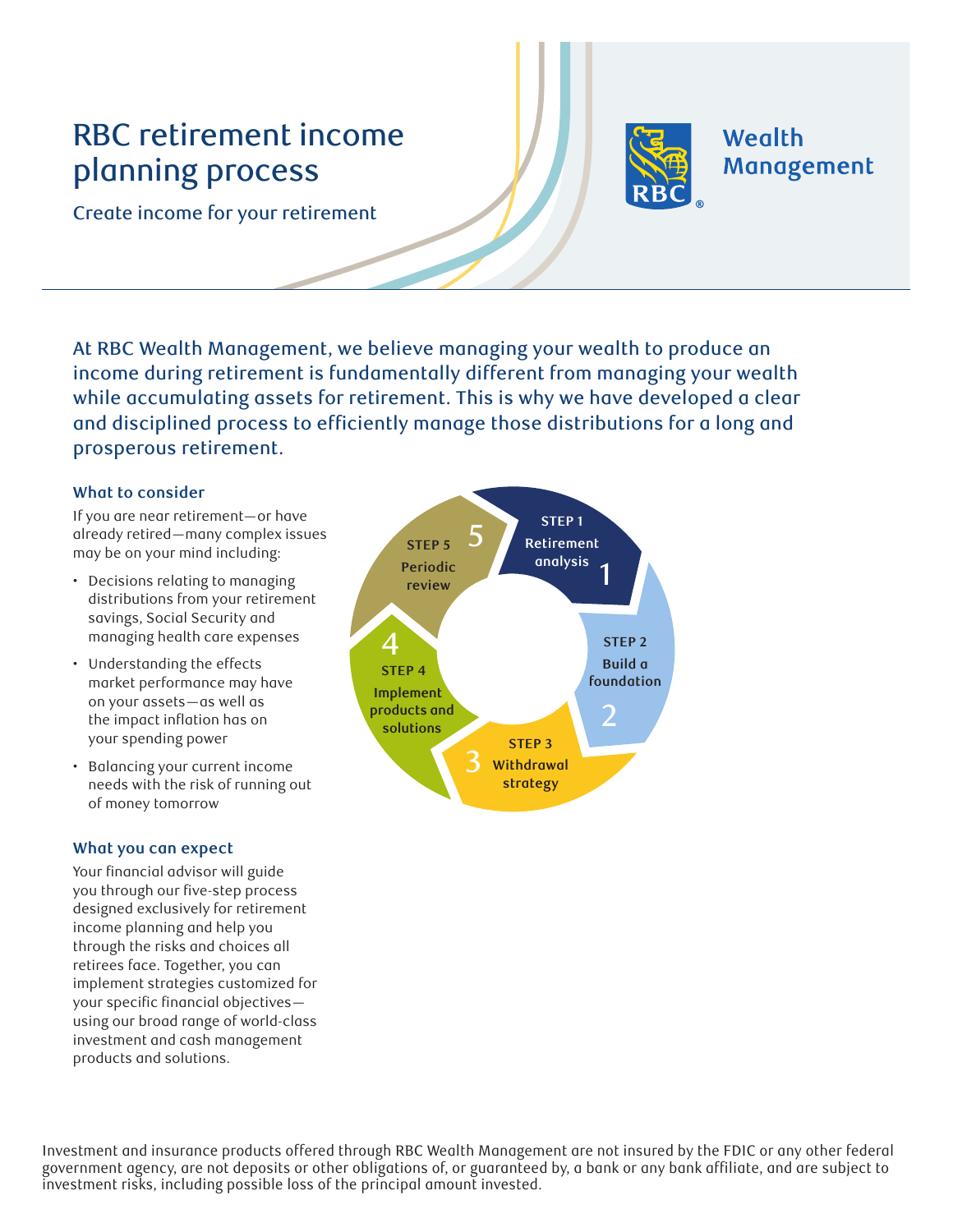# Retirement income planning process

# **Analyze your retirement needs**

One of the biggest challenges of retirement income planning may be simply getting started. There is much to think about. What are your income sources? How much income do you need? When should you take Social Security? The list goes on and on. We will help you answer these questions and gather the necessary information to create your retirement income plan. This includes helping you to identify the expenses you see as living (essential) and those expenses that are lifestyle (discretionary).

# **Build a foundation**

In retirement, your investment goals shift from maximizing wealth for some far-off retirement date to ensuring an income that you cannot outlive. Your financial advisor will first help you determine the gap between your living expenses and your assured income. Then he or she will help you decide how much of that gap you want to cover. Think of this as similar to creating your own personal pension.

#### **Establish a withdrawal strategy**

We will help you choose a withdrawal strategy for your assets not allocated to your foundation. This portfolio can be used to cover lifestyle expenses, wealth transfer goals and unexpected expenses that may arise. There are numerous strategies we can use, some with more assurances than others. You may only need a strategy that distributes the income your portfolio generates or you may need one that distributes income plus a return of principal. We will implement a strategy that is suitable for your retirement income and wealth transfer goals and feelings about risk and return.

#### **Implement products and solutions**

Once we have determined the best approach for you we will design a portfolio around your situation that incorporates results from the first three steps. The portfolio will take into consideration market conditions now to create an approach that will balance immediate and long-term income needs with investment growth and protection.

# **Review and monitor your progress**

Life is constantly evolving, therefore your income needs and goals will change over time. Also, it is unlikely your spending and portfolio returns will be exactly as we projected. The good news is your retirement income plan can change right along with you. We will monitor your retirement income plan to address your changing needs and make any necessary adjustments along the way.

# **Take steps toward the retirement you want**

Your financial advisor has the expertise, tools and resources to help you create a plan for your retirement—and how you want to live it. Together you can evaluate the sensitivities of your plan, and determine retirement strategies and solutions that are appropriate for your unique dreams, investment philosophy and financial circumstances. Your retirement is too important to be left to chance. Contact your financial advisor for assistance with planning your retirement income today.

# Process details

# **Step 1: Analyze your retirement needs**

The purpose of the first step is gaining a thorough understanding of what makes your retirement and financial life unique. And the pay-off is having the information necessary to plan effectively.

# **Identify what you envision**

Retirement may mean many things to you: time for favorite hobbies, leisure pursuits, travel and personal enrichment; time to support causes important to you; and time to spend with the people you care about and to create the legacy by which you will someday be remembered.

Your financial advisor will help you prioritize your personal lifestyle goals and set realistic expectations about how you may achieve them financially.

#### **Determine the parameters of your retirement**

While we must explore a variety of important questions related to your ability to create income in retirement, we can help make finding the relevant answers a manageable experience for you.

We'll work with you to document your resources:

- What investments do you currently have?
- How much will your Social Security benefit be and when is the best time to begin taking it?
- Do you have other sources of income (pension, rental income, inheritance, reverse mortgage, etc.)?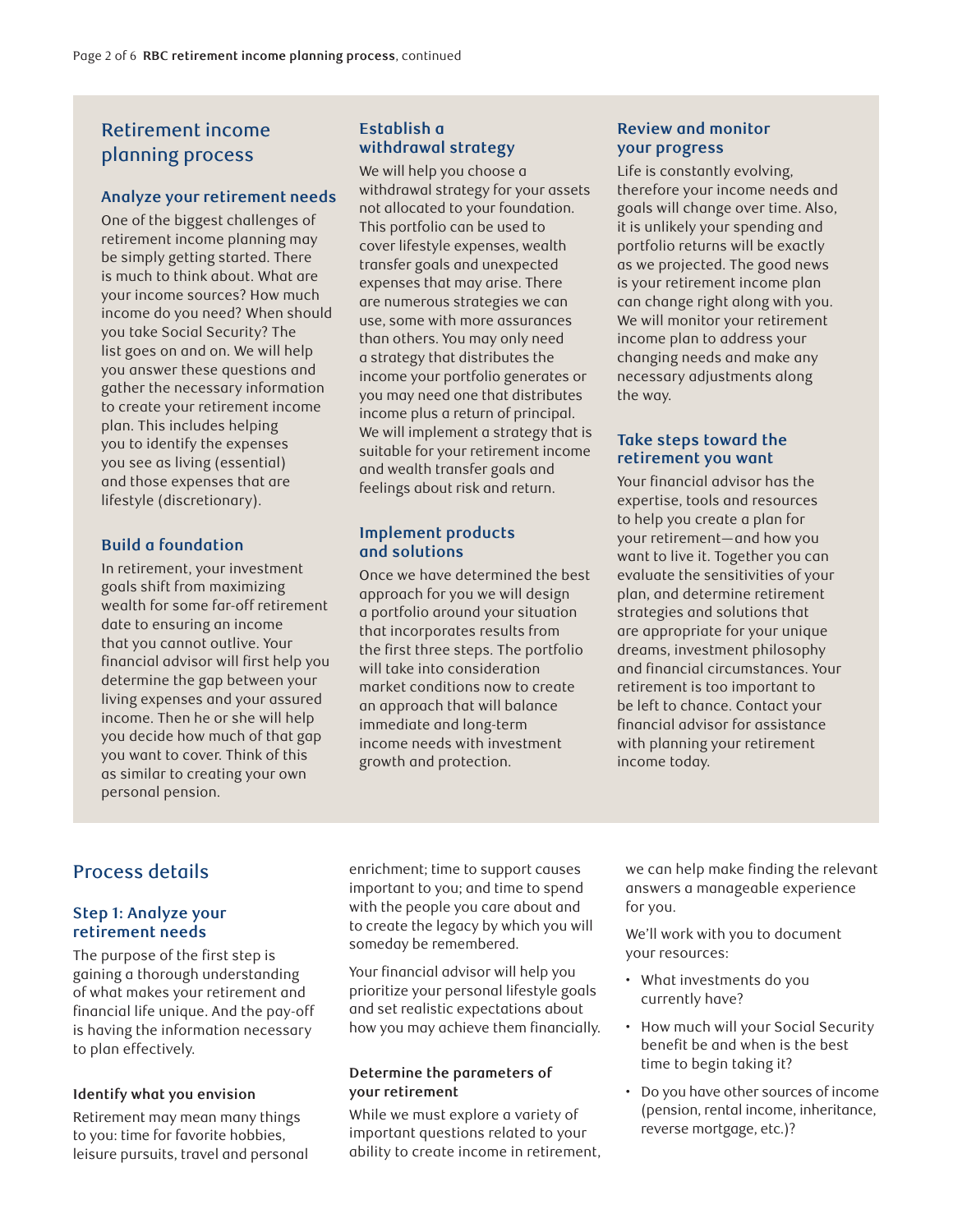We also will help you identify your retirement income needs by categorizing your expenses into:

- **Living expenses** Basic living expenses that must be covered such as food, clothing, shelter, health care and utilities; and
- **• Lifestyle expenses** Expenses that may be considered above and beyond your basic living expenses. Perhaps these are the "wants" of your retirement years, such as travel and entertainment.

In addition you should plan for unexpected expenses that may arise and for wealth transfer goals.

# **A key consideration: sustainability**

An important factor in determining your success in retirement is your withdrawal rate, which is the percentage of income withdrawn from your portfolio. For example, if you have a \$1 million portfolio, and you withdraw \$40,000, your withdrawal rate is 4% (\$40,000 divided by \$1 million.)

In retirement, you want to increase the probability of not running out of money or more importantly, income. So, it is critical to choose a sustainable withdrawal rate. You will need to determine what length of time you want to plan for: 15, 20, 30, 35, 40 years and what probability of success you are comfortable with.

There have been numerous studies done on this subject using either Monte Carlo simulation or historical returns. They generally point to a 4% initial withdrawal rate if you are planning for a 30-year retirement and want a 90%+ chance of success. Shorter horizons and lower probabilities can increase the initial withdrawal rate.

The following table summarizes the results of an influential paper written by professors at Trinity University. Full results can be found in our fact sheet and white paper, "Choosing a sustainable withdrawal rate."

**Probability of maintaining a positive portfolio balance**

| Planning<br>horizon | Withdrawal rates  <br><b>Success rates</b> |      |      |
|---------------------|--------------------------------------------|------|------|
|                     | 4%                                         | 5%   | 6%   |
| 40                  | 86%                                        | 42%  | 16%  |
| 35                  | 96%                                        | 56%  | 31%  |
| 30                  | 100%                                       | 68%  | 43%  |
| 25                  | 100%                                       | 85%  | 58%  |
| 20                  | 100%                                       | 99%  | 79%  |
| 15                  | 100%                                       | 100% | 100% |

Portfolio consisting of 50% stocks and 50% bonds

\*Source: The "Retirement Savings: Choosing a Withdrawal Rate that is Sustainable"("The Trinity Study"), February 1998. The Trinity Study uses historical returns of stocks (S&P 500) and 20-year U.S. government bonds compiled by Ibbotson Associates, covering the period from 1926 to 1995 (subsequently updated by Wade Pfau through 2014). Historical inflation was based on the CPI Index. Wade Pfau updated data to include 35 and 40 year horizons. Past performance does not guarantee future results.

Part of determining a sustainable withdrawal rate is striking a balance between short-term and long-term needs. Drawing too heavily especially in the early years, during periods of market volatility or when investments have lost value—could put you at risk of running out too soon. Take too little, and you run the risk of needlessly denying yourself the ability to enjoy your money. Which is why we minimize these risks by making yearly adjustments based on inflation and your portfolio.

#### **Retirement needs analyzed**

By listening to you and answering your questions, your financial advisor can help you gather the information required to make prudent and practical recommendations about the choices available. This includes helping you evaluate the retirement planning concerns, as well as defining the expenses you see as living and those expenses that are more lifestyle.

Together, we will use the information from your personal retirement analysis to understand your income needs during retirement. From there we can calculate a withdrawal rate to illustrate your probability of success.

#### **Step 2: Build a foundation**

The purpose of the second step is creating an assured income base. The payoff is having a dependable income stream to cover some or all of your living expenses, no matter how long you live.

#### **Build your foundation**

Think of this as creating your own personal pension—an assured income to fund your unique retirement needs, no matter how long you may live. Our goal is to complement your existing assured income sources like Social Security and perhaps a pension or annuity. This can help protect against longevity risk, market risk and, depending on the product you use, inflation risk.

Your financial advisor will help you determine the gap, if any, between your living expenses, determined in step one, and your assured income sources. We will then determine how much of this gap you want to cover all, a portion or none of it, balancing your desire for assured income versus the potential of creating more income through higher returns or higher yields. With the understanding that taking additional risk may also increase the chance of losses in your portfolio.

Some factors to consider in determining the amount of assets you want to dedicate to a foundation:

- **Withdrawal rate —** The lower your withdrawal rate, the smaller the foundation you may need.
- **Risk tolerance —** Conservative investors prefer certainty and products that offer downside protection and assured income. The more conservative you are, the larger the foundation you may want.
- **• Life expectancy —** The longer you think you will live past the averages, the more assured income you should consider.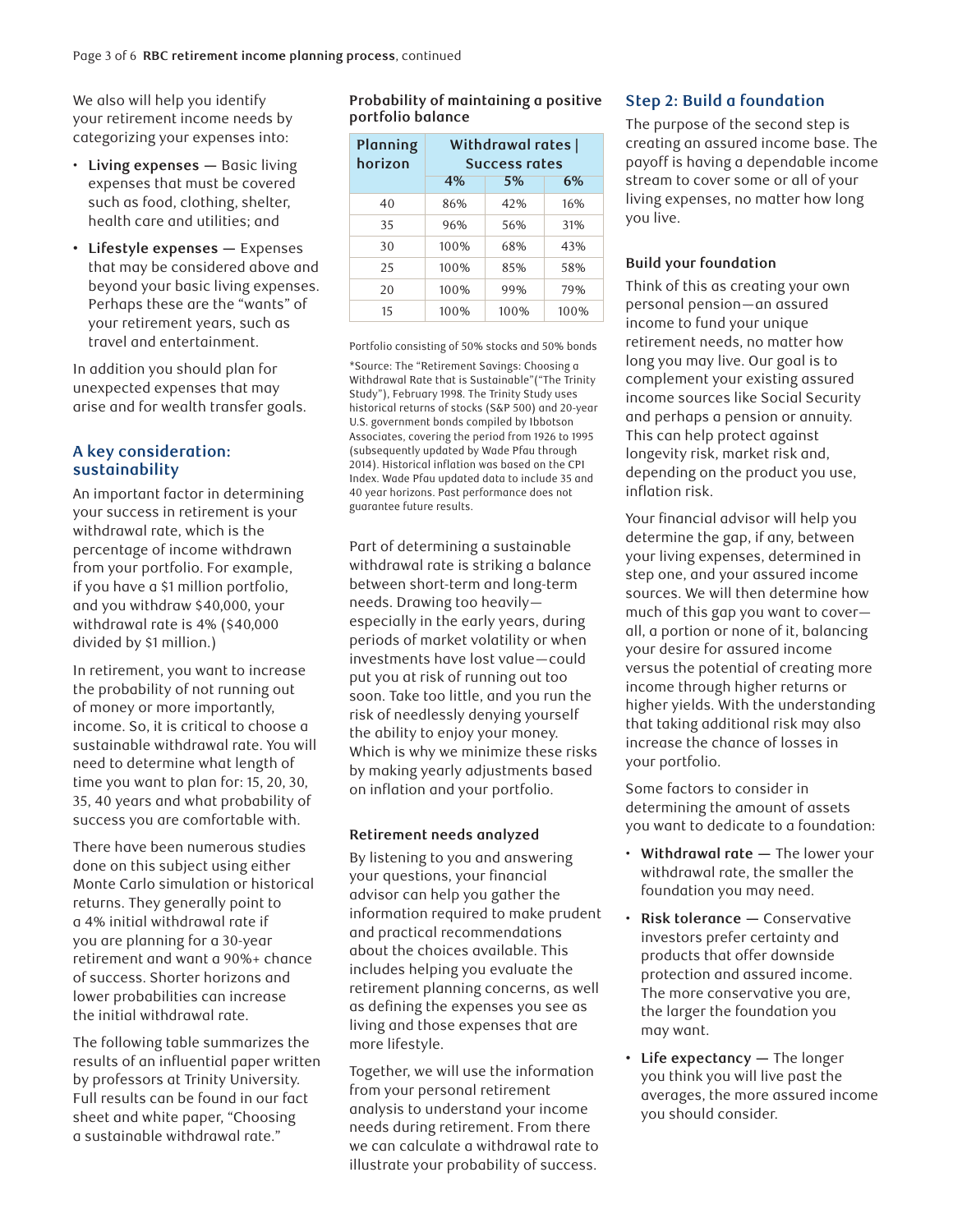When building a foundation you will want to use investment solutions that are insured or risk-free.

- High quality fixed-income instruments such as Treasuries, certificates of deposit, zero coupon bonds, Treasury Inflation-Protected Securities.
- Insured products include single premium immediate annuities, variable annuities, fixed index annuities and deferred income annuities. These products can assure a predictable lifetime income.

Your financial advisor can discuss the cost of these options along with the advantages and disadvantages based on the current market environment.

# **Consider a hypothetical example**

Let's say we've determined you need \$100,000 a year in retirement and of that \$60,000 is needed to cover your living expenses. Let's also say you will receive \$30,000 a year in Social Security and \$10,000 from a pension indicating a gap of \$20,000. If your retirement assets were to be depleted, you would still have these assured income streams, but would that be enough? We will determine how much of the \$20,000 gap you want to cover and what type of investment solution fits best based on your individual circumstances.

#### **The outcome: a solid financial foundation for your retirement**

Our goal is to create a foundation you are comfortable with and that will continue as long as you live, regardless of what happens in the market.

We'll help you get peace of mind and greater confidence knowing you have created a foundation for your financial independence while guarding against the financial risks commonly faced by retirees.

# **Step 3: Establish a withdrawal strategy**

The purpose of the third step is to determine how you will create your retirement income from your lifestyle portfolio that will supplement the assured income from your foundation. The payoff is having a source of income for your lifestyle and unexpected expenses, as well as protecting assets for your wealth transfer goals.

# **Four facts to keep in mind**

- 1. The first two steps of our retirement income planning process helped us analyze your income needs and build a foundation of assured income for your living expenses.
- 2. For your assets not allocated to your foundation, we will help you choose a withdrawal strategy for distributions from your "lifestyle portfolio."
- 3. There are numerous withdrawal strategies we can use, some with more assurances than others.
- 4. It is important to use a withdrawal strategy that is suitable for your goals, feelings about risk, time horizon, current market conditions and your retirement income and wealth transfer goals.

Choosing a withdrawal strategy for your lifestyle portfolio requires careful decision-making. No two investors are alike, and the strategy and portfolio allocation that works for your relatives, friends, and colleagues may not be appropriate for your unique needs.

# **Strategies to explore**

While enjoying retirement, timing can be critical because you are liquidating assets to support expenses and not reinvesting. A key goal with your withdrawal strategy is how to prevent being in a position of having to sell your retirement assets when they are down. You and your financial advisor may want to compare the relative merits of several withdrawal strategies before choosing the one that is most suitable for your goals and circumstances:

- **Income only —** Withdrawing only interest and dividends from investments and leaving principal alone
- **"Bucket" approach —** Setting aside cash or bonds for a few years of income to creating specific portfolios dedicated to short, intermediate and long-term needs
- **Systematic withdrawal —** Taking a predetermined percentage or dollar amount during each time period from a diversified portfolio

Just like you did in step two, you should consider the following factors when evaluating which withdrawal strategy best fits your needs:

- **Withdrawal rate —** The lower your withdrawal rate, the more options you have (e.g. in a low interest rate environment, it's difficult to use an income-only strategy if your withdrawal rate is too high).
- **Risk tolerance** If you are an aggressive investor, the incomeonly strategy may not appeal to you.
- **Life expectancy —** The shorter your time horizon, the more options you have available.

# **Harvesting strategies**

In a paper published in the Journal of Financial Planning (March 2006), Jonathon Guyton describes guidelines he developed on how best to harvest assets from a portfolio to generate retirement income. In general he found that it's important to try to avoid selling assets that are down in value and when possible to harvest in the following order:

- 1. Income from interest and dividends distributed first
- 2. Asset classes with positive returns
	- Begin with equities
	- Then fixed income
- 3. Cash holdings
- 4. Assets with negative returns
	- Begin with fixed income
	- Then equities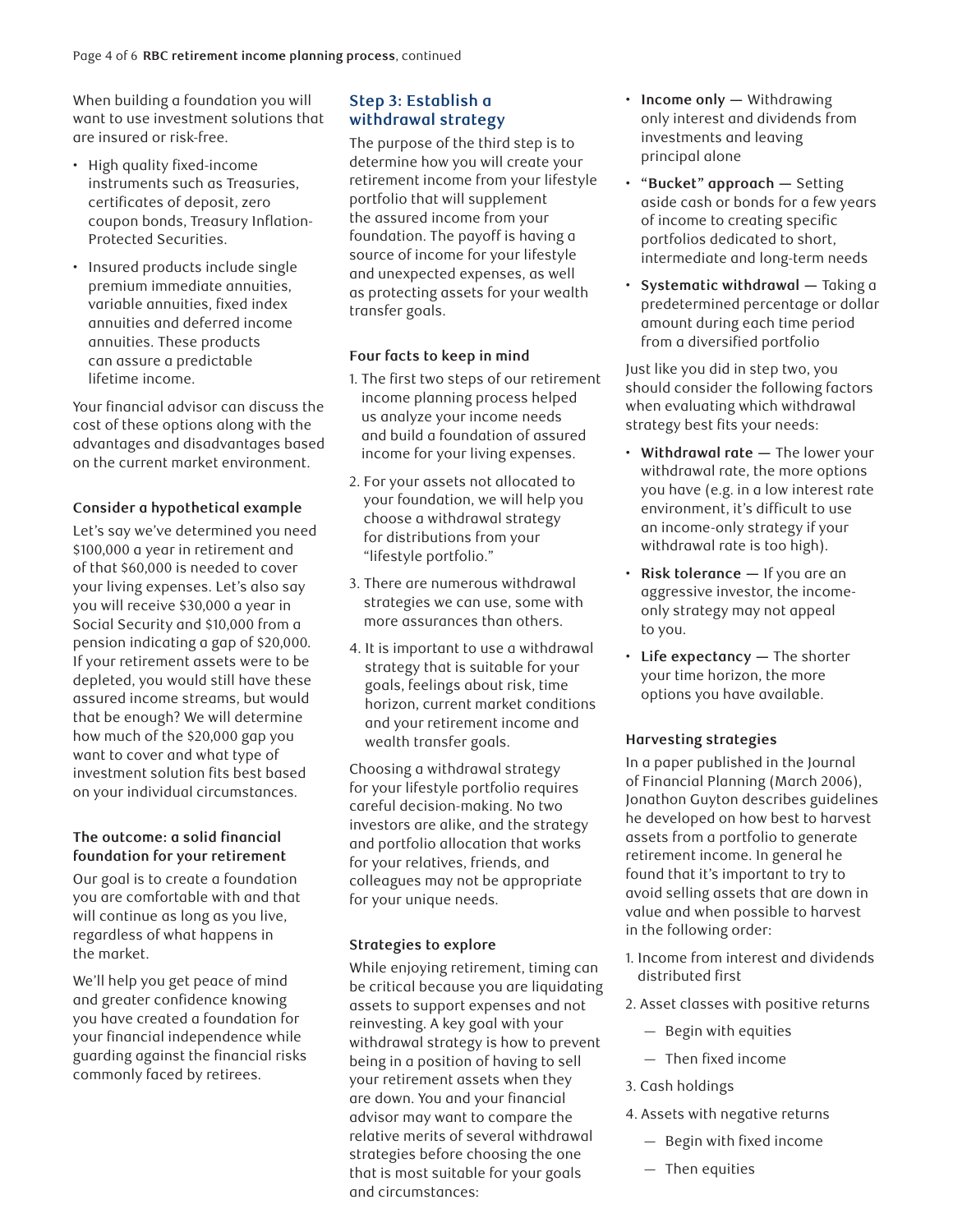# **Rebalancing**

Along with the decision rules to avoid selling assets when they are down, it's also important to maintain the overall asset allocation through rebalancing. As you are generating income through the sale of assets with positive returns (selling high), you will also want to consider purchasing those assets with negative returns (buying low) to maintain the original asset mix.

Mr. Guyton's work did not take into account the affect of taxes, so in some cases it may make sense to sell assets at a loss to help offset gains. Every situation is different, so in some cases harvesting from one or several accounts in this particular order may not be the most efficient way of generating the income needed. For more information on managing tax liabilities in retirement, ask your advisor for a copy of "Tax considerations for retirement income planning."

# **Step 4: Implement products and solutions**

The purpose of the fourth step is to build a portfolio that creates the income you need for today and the growth you desire in the future. There are fundamental differences between constructing a portfolio to help grow your wealth (accumulation) as compared to building a portfolio that will help create your retirement income (distribution).

The major differences are sequence of returns and volatility. Having to create income by selling assets that have experienced loses can prematurely deplete a portfolio.

The withdrawal strategy you chose in Step 3 will help determine how your portfolio should be structured. By building a portfolio that generates most or all of the income needed,

it can help minimize the effects of having to sell assets, but it will also need to balance the growth needed to offset inflation.

Your portfolio, and the investments within your portfolio, will need to change over time as you age and as markets shift from low interest rates to high and bear markets to bull. Your financial advisor can help make recommendations that are most suitable for your circumstances in all market environments.

Based on the strategy you select, your financial advisor can recommend a wide variety of asset allocations and investment products and solutions such as:

#### **Individual solutions:**

- Stocks/dividend paying investments
- Fixed income
- Cash
- Alternative investments

# **Diversified products:**

- Mutual funds
- ETFs
- Closed-end funds
- Professional money managers
- Annuities
- Insurance

#### **The outcome: a well-diversified source of retirement income**

By supplementing your assured income with income from your lifestyle portfolio, you will enjoy the flexibility of allocating money toward lifestyle and unexpected expenses, as well as your wealth transfer goals.

We'll help you gain peace of mind and greater confidence knowing you have the opportunity to create both assured income that you cannot outlive and lifestyle income that helps you guard against the effects of inflation and other risks commonly faced by retirees.

# **Step 5: Review and monitor your progress**

The final step in our process is to make adjustments to help preserve your portfolio throughout your retirement. The payoff is having the ability to correct your retirement income plan when it gets off track, as well as to adapt to new income needs you may encounter in retirement.

# **Flexibility for strength**

As we review your retirement income plan we know that you will either be ahead of plan or behind plan. We will review where you are today then illustrate where the plan estimates you will be a year from now based on the assumptions we made:

- **Retirement goals and expectations —** Has there been a change in your retirement goals and expectations?
- **Assets —** Are your assets higher or lower than the projection?
- **Income —** Were your income estimates correct? Did you receive any unexpected cash inflows?
- **Spending —** Is your spending, including taxes, what you anticipated?
- **Portfolio —** Was the return on the portfolio higher or lower than we estimated? Does your portfolio need adjusting based on the current market environment?
- **Withdrawal rate —** Does your actual withdrawal rate fall in a level of success you are comfortable with based on your time horizon? (Use Trinity Study)
- **Inflation —** Do you need to increase your spending for inflation (CPI)?
- **Foundation —** Is your foundation covering the expenses you need it to?
- **Withdrawal strategy —** Does your strategy still fit your situation and the current market?